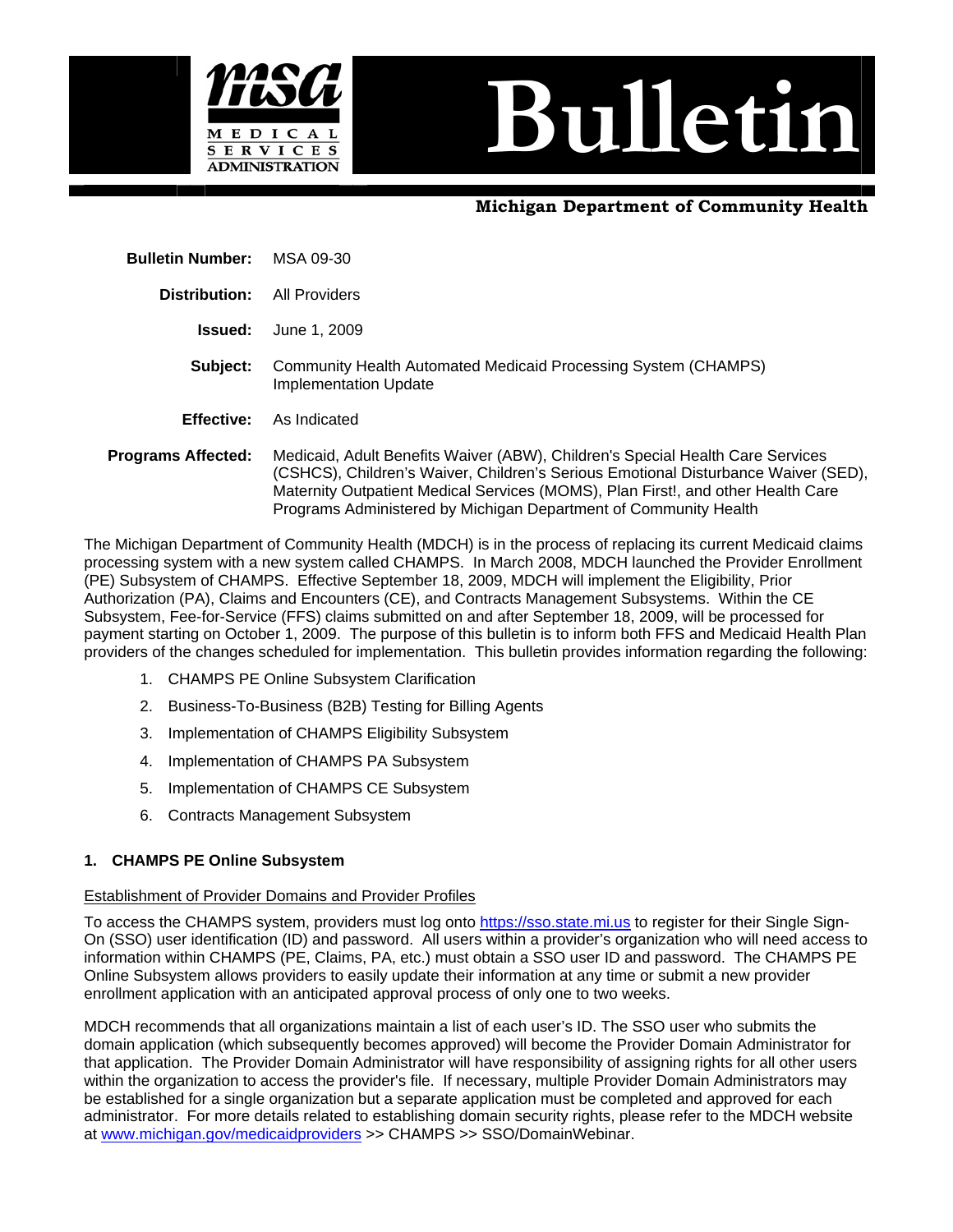In addition to the establishment of a provider domain and obtaining necessary user IDs and passwords, the provider must select the appropriate profiles to access applicable subsystems within CHAMPS. The following table lists the available profiles for each type of provider accessing the system.

| <b>Provider Profiles</b><br><b>Available for</b><br><b>Providers:</b> | rator<br>Administ<br>Domain | $\overline{\mathsf{b}}$<br>LL.<br>S<br>Δ<br>Access<br>CHAMI | Access<br>S<br>CHAMP<br>Limited | ization<br>n<br>ō<br>n<br>Auth<br><b>Acce</b><br>rior<br>ā | Provider<br>$s$ s<br><b>MCO</b><br>Acce | ≧<br>↗<br>Eligibil<br>Inquir | e۹<br>ider<br>SS<br>nro<br>Acce<br>š<br>靣<br>n | S<br>$\omega$<br>ı<br>©<br>≦<br>ider<br>đ<br>Provi<br>Enrol<br>3<br>yie | Access<br>Claims |
|-----------------------------------------------------------------------|-----------------------------|-------------------------------------------------------------|---------------------------------|------------------------------------------------------------|-----------------------------------------|------------------------------|------------------------------------------------|-------------------------------------------------------------------------|------------------|
| <b>FFS Provider</b>                                                   | X                           | X                                                           | X                               | χ                                                          |                                         | X                            | X                                              | X                                                                       | X                |
| MCO Provider                                                          | X                           |                                                             | X                               |                                                            | Χ                                       | Χ                            |                                                | Χ                                                                       | X                |
| <b>Billing Agent</b>                                                  | X                           |                                                             |                                 |                                                            |                                         |                              | χ                                              | X                                                                       | Χ                |
| Pharmacy                                                              |                             |                                                             |                                 |                                                            |                                         |                              |                                                |                                                                         |                  |

**Table 1 – CHAMPS Provider Profiles** 

Billing agents in CHAMPS will also have access to the Eligibility Inquiry Profile if they are associated with a provider that allows them to access on their behalf. The provider must first associate themselves with a billing agent before this functionality will be made available.

# **2. B2B Testing for Billing Agents**

MDCH is developing a process to conduct CHAMPS testing with billing agents prior to implementation. To assure continued confidence for accurate information exchange with MDCH registered billing agents, the Program recommends that the B2B testing process be conducted to validate the delivery of data within CHAMPS.

The MDCH testing team is currently conducting extensive testing on inbound files within the parallel testing environment by comparing FFS claim adjudication within the current Medicaid claims processing (legacy) system to the new CHAMPS system. As a phase-in approach to B2B testing, the next step will include the review of outbound files from CHAMPS to select MDCH registered billing agents. Within the next few weeks, a sample set of MDCH registered billing agents will be chosen to validate technical interfaces and basic file structure components. This testing process will be followed by a larger segment of partners to test the complete set of possible transaction types. During the final stage of B2B testing, a sample file will be made available to each billing agent to utilize in validating their system's ability to access and interchange transactions within CHAMPS. In most cases, the files will duplicate the processes and structures that are currently in place with MDCH. A follow-up communication with the technical specifications will be communicated to the billing agent prior to their testing window.

MDCH encourages all registered billing agents to take advantage of this testing process. To further assist providers with this transition, a new communication model will be introduced which is referred to as a "relationship owner." The role of the relationship owner is to assist the billing agent during CHAMPS Pre-Go Live with file exchange and to resolve any issues that may be produced by the new application. An important focus of the CHAMPS project is to ensure that vital services to providers will continue to function smoothly throughout implementation.

# **3. CHAMPS Eligibility Subsystem**

Effective September 18, 2009, the CHAMPS Eligibility Subsystem will offer providers two options for beneficiary (member) eligibility inquiries. These options include online eligibility information through the CHAMPS provider portal and the Health Insurance Portability and Accountability Act of 1996 (HIPAA) 270/271 transaction format for batch requests through the MDCH Data Exchange Gateway (DEG).

The eligibility response for these options will contain benefit plan data for the date of service, which is assigned by the Eligibility Subsystem based on the source of the data (e.g., Medicaid, CSHCS, and MOMS) and program assignment factors (e.g., scope/coverage codes, Level of Care [LOC] codes, etc.). Providers will need to utilize the Benefit Plan ID(s) indicated in the response to determine a beneficiary's program coverage and related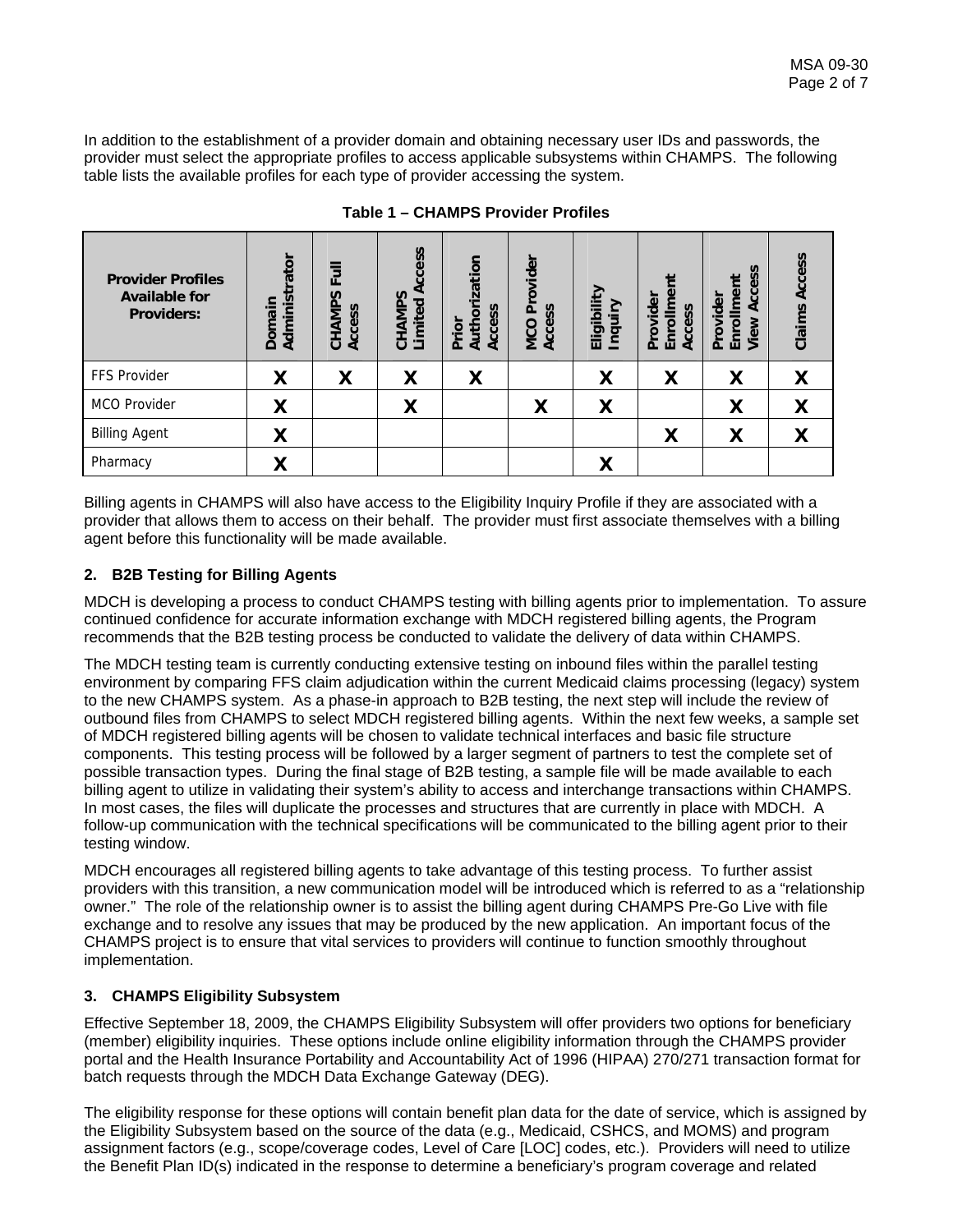covered services for a specific date of service. A complete listing of Benefit Plan IDs and their descriptions will be shared in the future.

The eligibility response may also contain the following information:

- LOC information (including the LOC code), Source Provider ID (supplied through the Department of Human Services[DHS]), National Provider Identifier (NPI), provider name, telephone number, address, and patient pay amount, if applicable.
- Medicaid Health Plan (MHP) Primary Care Physician (PCP), including the PCP name, telephone number, and NPI. (Note: Data provided only if the date of service is the current date.)
- Third-Party Liability (TPL), including the payer name, payer ID, coverage type code, group number, policy number, and policy holder ID.
- CSHCS restriction data, including qualifying diagnosis code(s) and authorized provider list if the provider submitting the inquiry is authorized for the date of service.
- Other information: Transaction date (when the data was applied to the Eligibility Subsystem), current county of residence, DHS case number, DHS worker load number, and DHS local office home number.
- Pending Eligibility (Medicaid-related programs only): Providers will have the option to see if eligibility is pending.

After the release of the CHAMPS Eligibility Subsystem, existing eligibility verifications systems (e.g., Automated Voice Response System [AVRS] and web-Denis) will continue to be available. The response information for these systems will be provided directly from the Eligibility Subsystem.

# **4. CHAMPS PA Subsystem**

Effective September 18, 2009, the PA Subsystem will allow providers to submit single PA requests through the online web portal in addition to the existing HIPAA X12 4010A1 278 batch transaction format and paper PA process. PA Inquiry is also a new feature available through CHAMPS that will allow providers to check on the status of submitted PA requests.

The paper PA copy of the review resolution (e.g., Approval, Denial, No Action) that is currently sent to all providers will end with the implementation of the CHAMPS PA Subsystem. Instead, the review results of the PA request will be provided within a letter (e.g., Notice of Authorization), which will include its resolution, procedure code(s), description, quantity and fee rate, PA start and end dates, and PA number. A separate letter will be generated for each PA request regardless of the mode of submission and will be viewable in the system.

## PA Direct-Data Entry (DDE) Requests

The PA Subsystem will allow providers to submit PA requests directly online through DDE by accessing the "PA Request List" web portal. CHAMPS will validate both the beneficiary and provider information. An error message will be returned to the user if the information is incorrect. Any provider may request a PA, but the provider NPI entered in the servicing provider field must represent the provider who will be rendering the service.

Providers may need to provide additional information as required by the HIPAA 278 transaction but not currently part of the PA paper format, before the CHAMPS system will allow the PA to be submitted. For example, vision providers will be required to report diagnosis codes as a mandatory field. Other examples of new fields include service type code, facility code qualifier, and certification type.

Once the PA is successfully entered, the provider will receive a tracking number. After the request is approved by MDCH, the same tracking number will become the PA authorization number to use for billing purposes. The PA number will not be valid for claims until the PA request is approved. Modifications to existing prior authorizations on file can be requested through the Program Review Division as is currently done.

The cancel button will allow the user to void a PA request before the request is submitted. Once cancelled, the information entered is not saved.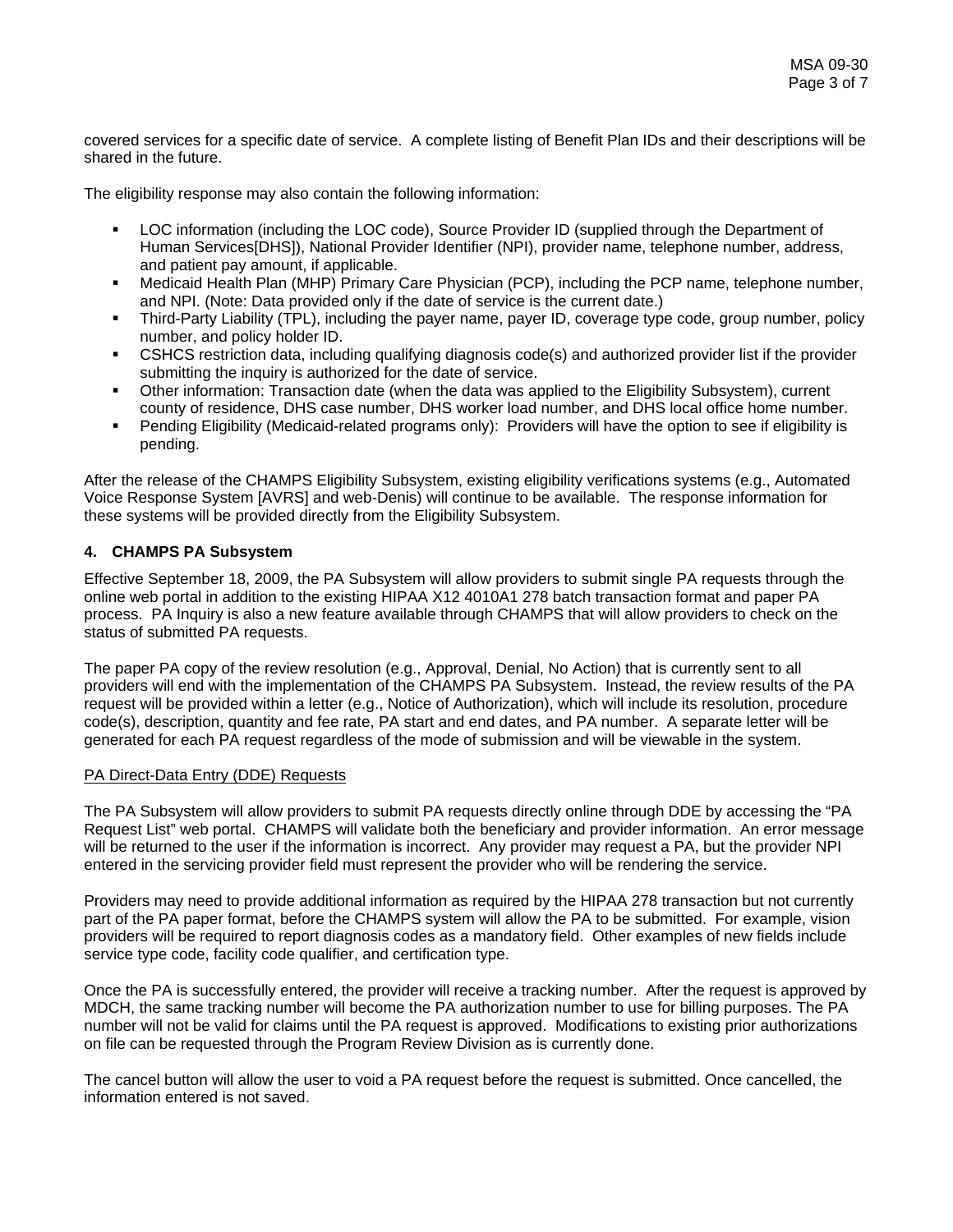## Submitting Documentation for DDE PA Requests

Supporting documentation for DDE PA requests may be submitted by fax or electronically. The electronic system will limit each PA request to 10 document attachments and each attachment has a maximum size of 100MB. There is no maximum number of pages for faxed documents.

# PA Inquiry

The PA Inquiry web portal within the PA Subsystem allows the user to query PAs submitted by the requestor by entering a specific tracking number. Current PA status can also be seen on the PA Request List screen. Information includes the beneficiary ID number, authorization status (e.g., Entering, Requested, Approved, Returned) and service start and end dates.

# **5. CHAMPS CE Subsystem**

Effective September 18, 2009, the CE Subsystem will allow FFS claims submission, inquiry, and adjustments/voids through the CHAMPS online system. FFS claims submitted on and after September 18, 2009, will be processed for payment starting on October 1, 2009. The ability for Managed Care Organizations (MCOs) to submit encounter claims through CHAMPS will not be implemented until the next CHAMPS phased release. MCOs will continue to submit encounter claims via the legacy system until further notice.

FFS providers may submit claims directly online through a batch upload process or through DDE. Also providers may view claims within the subsystem and complete online claim replacements. However, rendering/servicing providers do not have access to submit claims, claims adjustments or void/cancel claims through CHAMPS. Claims must be submitted by the billing provider.

Additional changes include the new 18-digit Transaction Control Number (TCN). The TCN will replace the existing 10-digit Claim Reference Number (CRN) used for adjudicated claims within the legacy system. Also, MDCH proprietary edits and explanation codes will no longer be used for claim adjudication. Providers must instead refer to the HIPAA-compliant Claim Adjustment Reason Codes (CARCs) and Remittance Advice Reason Codes (RARCs), which will be available through the claim inquiry process or included with the Remittance Advice (RA).

# FFS Claim Submission through CHAMPS

Three main options will be available to providers for submitting claims electronically to MDCH once the FFS Claim System for CHAMPS is implemented:

## A. Batch submission of claims via the MDCH DEG

Providers may submit claims to the DEG by contracting with an MDCH-authorized billing agent or by becoming a billing agent. This option allows the submission of thousands of claims at a time and is primarily used by billing agents. A list of MDCH-authorized billing agents is available on the MDCH website at [www.michigan.gov/medicaidproviders](http://www.michigan.gov/medicaidproviders) >> Billing and Reimbursement >> Electronic Billing >> How to Become an E-Biller (under Michigan Medicaid Approved Billing Agents). These billing agents are authorized to submit both primary and secondary Medicaid claims. MDCH does not recommend any billing agent over another.

Providers who bill large volumes of Medicaid claims and wish to submit claims directly through the DEG rather than contracting with a billing agent must be authorized by MDCH as an electronic billing agent. Providers wishing to submit their own claims through the DEG are required to enroll as a billing agent in CHAMPS.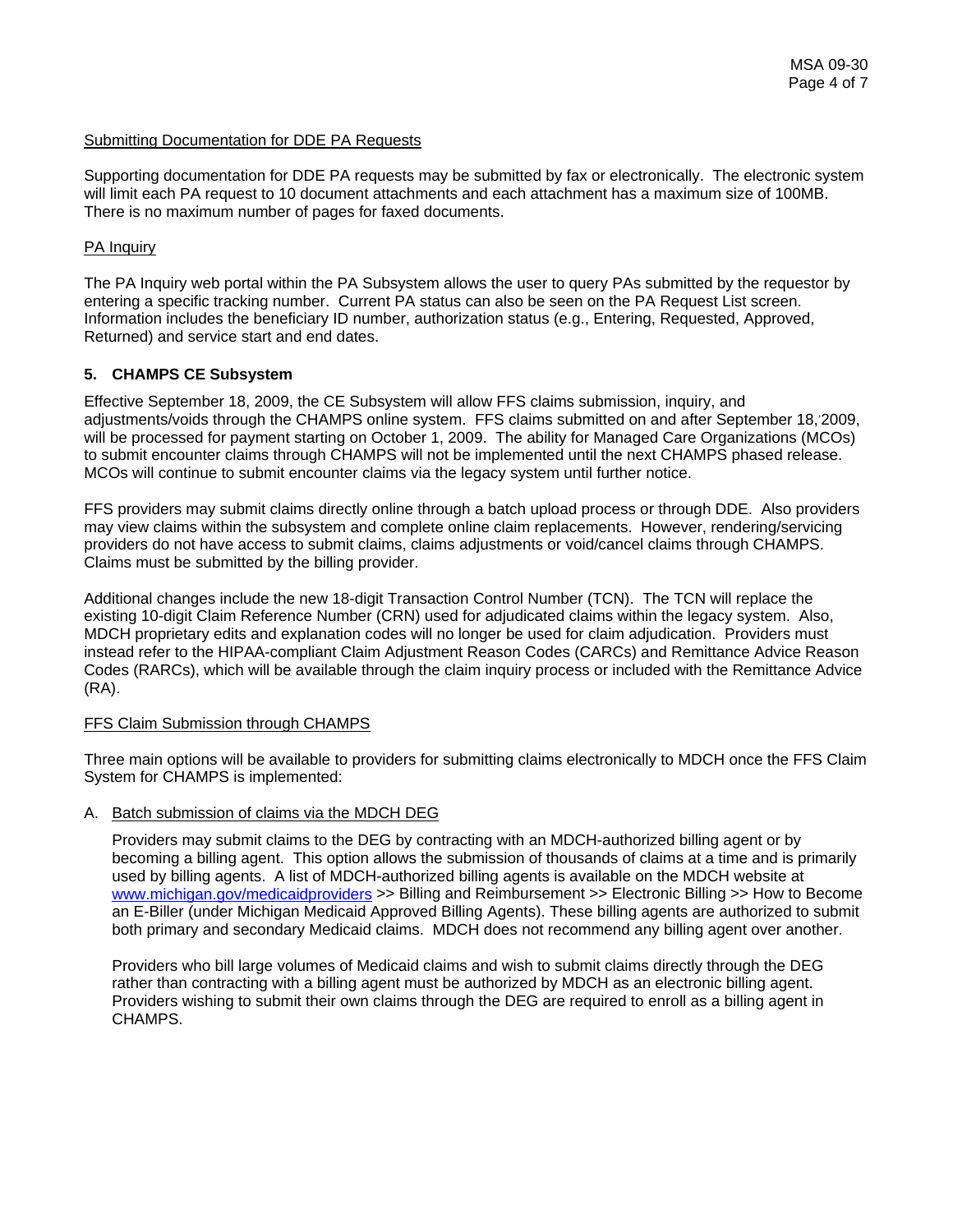## B. Direct Electronic Batch Upload

CHAMPS will provide the option of uploading batches of claims directly without going through the DEG. With the limit on the file size, this option is suitable only for providers with lower volumes of claims. Providers interested in choosing this function must be able to create HIPAA compliant 837 files in a specified .dat file format. The "Electronic Batch" mode of claims submission must be selected in the provider enrollment record. Contact the MDCH Automated Billing Unit at AutomatedBilling@michigan.gov for additional information on Electronic Batch claim submission.

## C. Submission of Claims Individually via CHAMPS DDE

A new DDE option will be available on the CHAMPS web portal. This will allow providers to key the claim information directly on a screen that looks similar to the paper claim formats. There will be built in checks on certain fields, such as diagnosis and procedure codes, to verify that these codes are valid and formatted correctly. This option is well suited to providers who have low claim volume and do not wish to develop a technical solution or hire a billing agent. Providers must have a CHAMPS SSO user ID and password and log on with their billing provider NPI. The "Online Direct Data Entry" mode of claims submission must be selected in the provider's enrollment record. Additional information and instructions on how to use CHAMPS DDE will be shared in the near future.

## Submitting Documentation for Electronic Claims

In order to submit supporting documentation for electronic claims, billers must register to use Documentation EZ Link. Documentation EZ Link is a no-cost service which allows billers to submit documentation by fax or electronically through a secure web portal. Information on registration, technical requirements, and user training is available on the MDCH website at [www.michigan.gov/medicaidproviders](http://www.michigan.gov/medicaidproviders) >> Billing and Reimbursement >> Documentation EZ Link.

## Manage Claims – Adjustments and Voids

The Manage Claims web portal within the CE Subsystem will allow providers to either adjust or void/cancel claims online. Adjudicated claims within the legacy system will be converted into CHAMPS with a 15-digit number. When adjusting claims, providers will have the option to enter modifications to data elements of the paid claim. Elements derived through claim processing, pricing, and/or certain submitted fields (e.g. Billing and Pay-To NPI, Beneficiary ID) cannot be changed. Once a provider enters select changes to modifiable data elements and clicks the "adjust button", the replacement claim header will create an 18 digit CHAMPS TCN. It is recommended that the provider print this information for their records. When canceling/voiding a claim, no data will be editable to the user.

## Changes to Accounts Receivables

The MDCH accounting process for handling accounts receivables will change in CHAMPS. Currently, if a provider tax ID number has an outstanding receivable (e.g., void/claim adjustment or MDCH-initiated gross adjustment), the system will offset the amount against payments for the same provider ID number within the same transaction type.

For CHAMPS, an outstanding receivable for a provider tax ID number will be offset against payments for the same NPI, if possible, and then against other provider NPIs with the same tax ID. In addition, the system will offset the amount from the same transaction type first. If insufficient funds still exist, the system will then refer to other applicable transaction types until the entire amount has been rectified.

# Claims Inquiry

CHAMPS will offer providers two options for claim inquiries. The HIPAA 276/277 format will allow batch requests through the MDCH DEG. The Inquire Claims web portal within the CE Subsystem connects the user with multiple filter options when submitting a claim query online. Providers can only inquiry on claims submitted by the billing NPI logged into the system. Multiple filter values may be used when submitting a claim inquiry. The TCN, beneficiary ID number, and claim status are examples of the available filter values.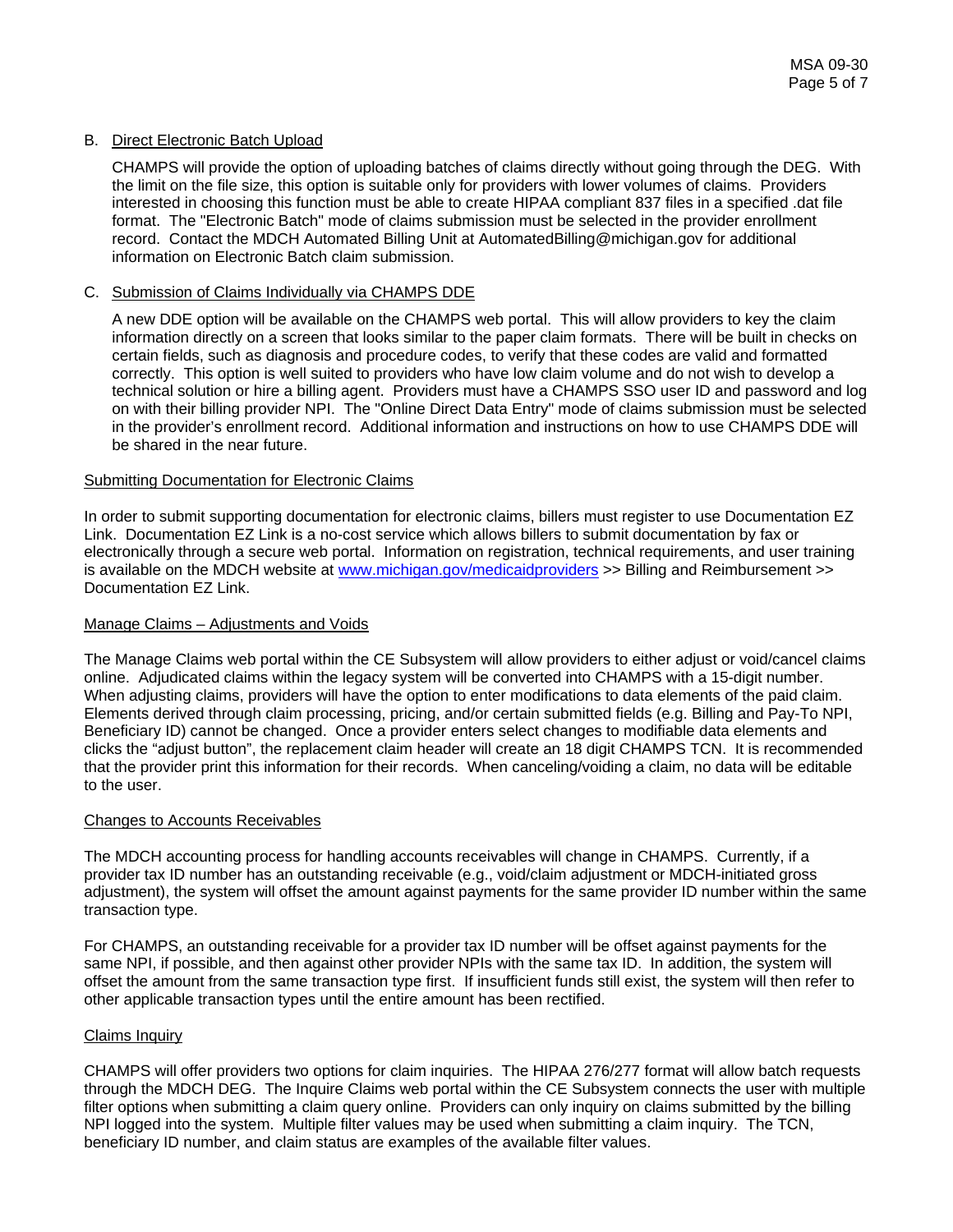For a "pended" claim status, HIPAA Claim Status and Category codes will be listed. "Paid" claims will list the HIPAA CARCs and RARCs.

# CHAMPS Remittance Advice (RA)

A RA will be generated for all providers and/or billing agents in which claims were submitted and processed through CHAMPS on and after the first payment date of October 1, 2009. The new CHAMPS RA will be available to providers online or will be sent to providers via paper only if requested through the PE Subsystem. The unsolicited submission of the paper RA to all providers will end with the implementation of the CE Subsystem and instead will be available online based on the weekly pay cycle.

The RA generated through CHAMPS will contain new elements. A few of the existing elements available in the legacy paper RA will be removed as well to more closely comply with the electronic HIPAA compliant 835 format. The following lists represent these changes.

# New Elements on the RA in CHAMPS

- Billing Provider NPI 10-digit NPI identifying the entity requesting payment
- Remittance Advice Number Each 835 will be assigned a RA Number that will be added to the paper RA Gross Adjustment Information – Details related to a gross adjustment (e.g., Adjustment Type, Previous
- Balance, Adjustment Amount, Remaining Balance)
- Warrant/Electronic Fund Transfer Number Number on the Warrant from Treasury
- Warrant/Electronic Fund Transfer Date Date on the Warrant from Treasury
- Gross Adjustment ID Number that identifies the Gross Adjustment in CHAMPS
- Medical Record Number Number that was submitted on the claim
- Type of Bill Three digit code (837 Institutional) that details the type of facility services rendered
- Rendering Provider NPI 10 digit NPI identifying the individual providing the service
- Modifiers (all) All modifiers reported within the 837 transaction or up to four modifiers within the paper claim formats will be returned on the RA
- Health Insurance Prospective Payment System (HIPPS) Rate Codes (837 Institutional) Represent specific sets of patient characteristics in which payment determinations are made in the Prospective Payment System
- Diagnosis Related Groups (DRGs) (837 Institutional) Assigned by a "grouper" program based on diagnoses, procedures, age, gender, discharge status, and the presence of complications or comorbidites
- Ambulatory Payment Classification (APC) Used within the hospital outpatient payment system in which hospitals receive a fixed payment for a specific procedure
- Category Used to categorize the status of the submitted claim (e.g., Paid, Suspended, Rejected, etc.)
- Claim Adjustment Reason Codes (CARCs) Communicate why a claim line or service line was paid differently than was billed
- Remittance Advice Remark Codes (RARCs) Relay service line information that cannot be communicated by the CARC

# Elements Discontinued for the RA in CHAMPS

- Legacy Provider ID and Type Eliminated due to the implementation of the NPI
- Total Amounts of Paid/Suspended/Rejected claims No longer accurately reflects reporting amount due to the implementation of Claim Adjustment Segments (CAS) codes
- Pay Source Summary No longer applicable in CHAMPS
- Diagnosis Code Not compliant based on electronic HIPAA compliant 835 Transaction
- Tooth Number/Surface/Area of Oral Cavity Not compliant based on electronic HIPAA compliant 835 **Transaction**
- Source/Status No longer applicable in CHAMPS
- Legacy Explanation Codes Not compliant based on electronic HIPAA compliant 835 Transaction (Reason/Remark codes will be used instead.)